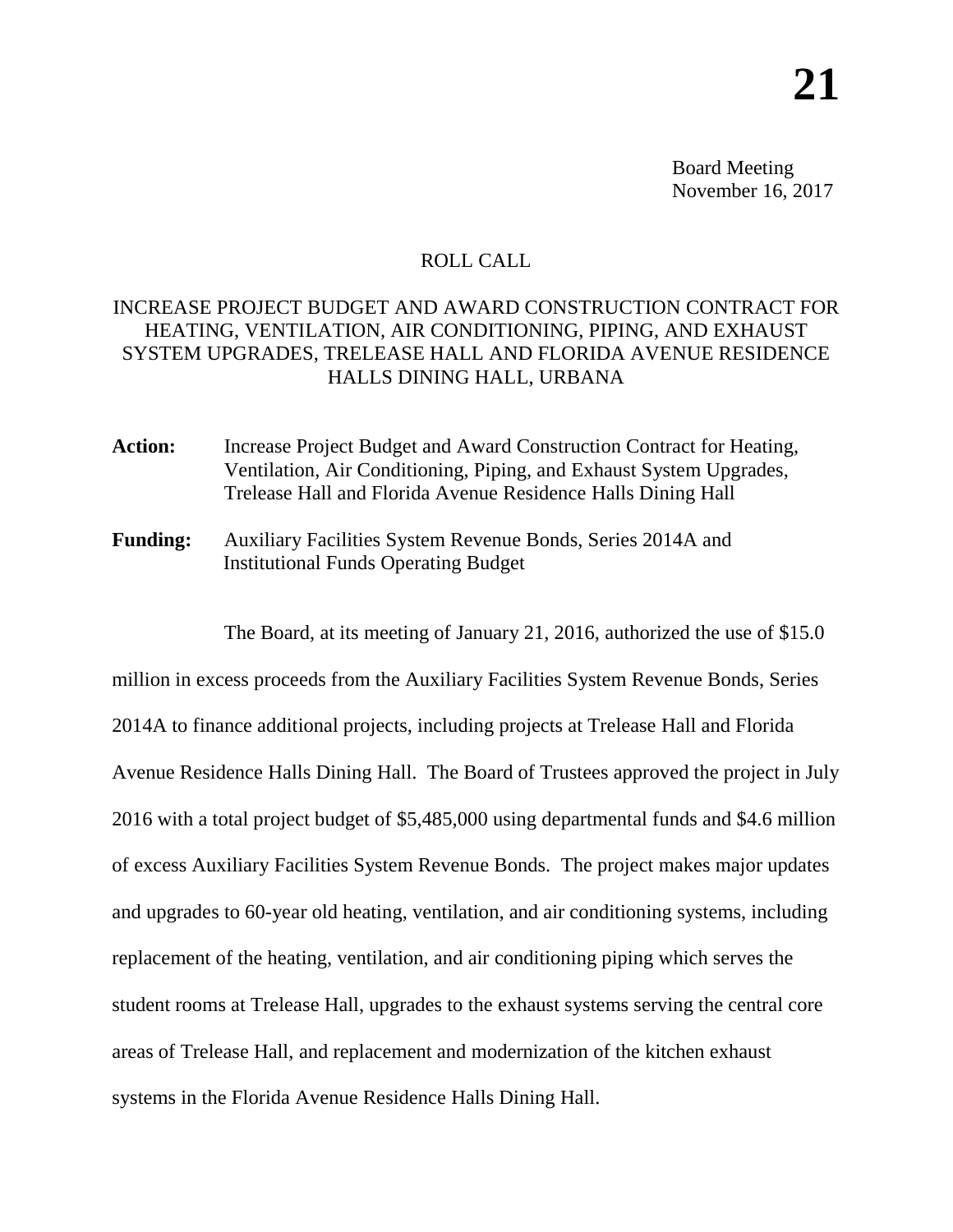Bids were received in September 2017 and additional funds are needed to support the award of contracts. In order to complete the project, it is necessary to increase the project by \$125,000.

Accordingly, the Chancellor, University of Illinois at Urbana-Champaign and Vice President, University of Illinois with the concurrence of the appropriate administrative officers recommends that the Board approve an increase in the project budget to \$5,610,000, an increase of \$125,000.

Bids for construction work have been solicited and for the project to proceed, the Chancellor, University of Illinois at Urbana-Champaign, and Vice President, University of Illinois with the concurrence of the appropriate administrative officers recommends that the following contract<sup>[1](#page-1-0)</sup> be awarded. Competitive bidding procedures in accordance with the Illinois Procurement Code were followed; and the award is to the lowest responsible bidder on the basis of its base bid plus the acceptance of indicated alternates<sup>[2](#page-1-1)</sup>:

| Division $3$ – Heating Work  |          |             |
|------------------------------|----------|-------------|
| Davis-Houk Mechanical, Inc., | Base Bid | \$2,448,000 |
| Urbana, IL                   | Alt. $1$ | 102,000     |
|                              | Alt. $2$ | 156,600     |
|                              | Alt. $3$ |             |
| <b>TOTAL</b>                 |          | \$2,706,600 |

The Board action recommended in this item complies in all material

respects with applicable State and Federal laws, University of Illinois *Statutes*, *The* 

2

<span id="page-1-1"></span><span id="page-1-0"></span><sup>&</sup>lt;sup>1</sup> Contracts for other divisions were awarded within the delegated approval levels: Division 1--General Work: Grunloh Construction, Inc., Effingham, IL, \$834,000; Division 4--Ventilation Work: Davis-Houk Mechanical Inc., Urbana, IL, \$589,000; and Division 5--Electrical Work: Glesco Electric Inc., Urbana, IL, \$260,077.